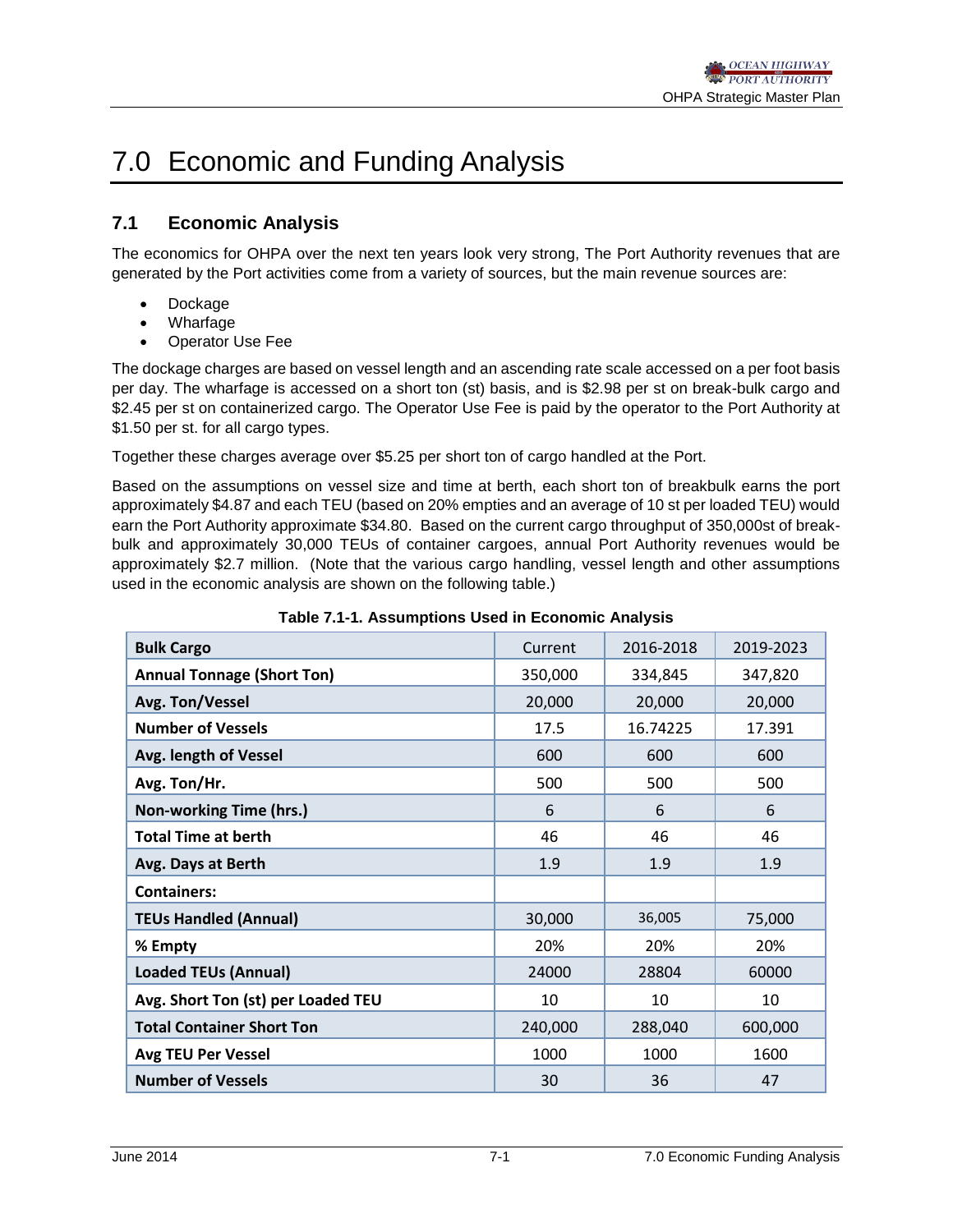| Avg. Length of Vessel              | 600  | 600  | 720  |
|------------------------------------|------|------|------|
| <b>TEU per Box</b>                 | 1.5  | 1.5  | 1.5  |
| Avg. Moves per vessel (10% restow) | 733  | 733  | 1173 |
| Avg. Moves/Hr. (2 cranes)          | 60   | 60   | 60   |
| Non - Working Time (hrs.)          | 6    | 6    | 6    |
| Avg, Time at berth (hrs.)          | 18.2 | 18.2 | 25.6 |
| Avg, Days at berth                 | 0.76 | 0.76 | 1.06 |

If the proposed full development plan is implement within the next five years (completed by 2018), we have projected that annual container throughput could increase to 75,000 TEUs per year after the improvements are made. Net revenue per TEU could increase to approximately \$35.00 per TEU, as the increased size in vessel length could result in additional dockage per vessel call. From the operating and throughput assumptions, we estimate that an increase of 35,000 TEUs (to an annual throughput of 75,000) would therefore result in an increase in Port Authority revenues of \$1.225 million per year to a total annual revenue to the Port Authority of over \$4 million from Port operations.

| <b>Break-Bulk Revenue:</b>                                 | Rates  | Current        | $2016 - 2018$  | 2019-2013      |
|------------------------------------------------------------|--------|----------------|----------------|----------------|
| Dockage (lin. Ft per Day)                                  | \$6.85 | \$131,887.07   | \$131,887.07   | \$136,997.60   |
| <b>Wharfage (per ton)</b>                                  | \$2.98 | \$997,838.10   | \$997,838.10   | \$1,036,503.60 |
| <b>Operator Use Fee</b>                                    | \$1.50 | \$502,267.50   | \$502,267.50   | \$521,730.00   |
| <b>Total Break-Bulk Revenue</b>                            |        | \$1,705,856.25 | \$1,631,992.67 | \$1,695,231.20 |
| <b>Total Revenue per st Bulk Cargo</b>                     |        | \$4.87         | \$4.87         | \$4.87         |
|                                                            |        |                |                |                |
| <b>Container Revenue:</b>                                  |        |                |                |                |
| Dockage (lin. Ft per Day)                                  | \$7.20 | \$98,400.00    | \$118,096.40   | \$258,750.00   |
| <b>Wharfage (per ton of loaded</b><br>container)           | \$2.45 | \$588,000.00   | \$705,698.00   | \$1,470,000.00 |
| <b>Operator Use Fee</b>                                    | \$1.50 | \$360,000.00   | \$432,060.00   | \$900,000.00   |
| <b>Total Revenue Container Cargo</b>                       |        | \$1,046,400.00 | \$1,255,854.40 | \$2,628,750.00 |
| <b>Total Revenues per TEU (includes</b><br>Empties)        |        | \$34.88        | \$34.88        | \$35.05        |
| <b>Total OHPA Revenue</b><br>(Dockage/Wharfage/Op Use Fee) |        | \$2,752,256.25 | \$2,887,847.07 | \$4,323,981.20 |

**Table 7.1-2. Projected Annual OHPA Revenues From Port Operations**

If the entire \$56 million in development projects (including \$30 million in dredging costs, or 100% of the dredging) is included in the cash flow analysis, the following Internal Rate of Return (IRR) and Net Present Value (NPV) are calculated.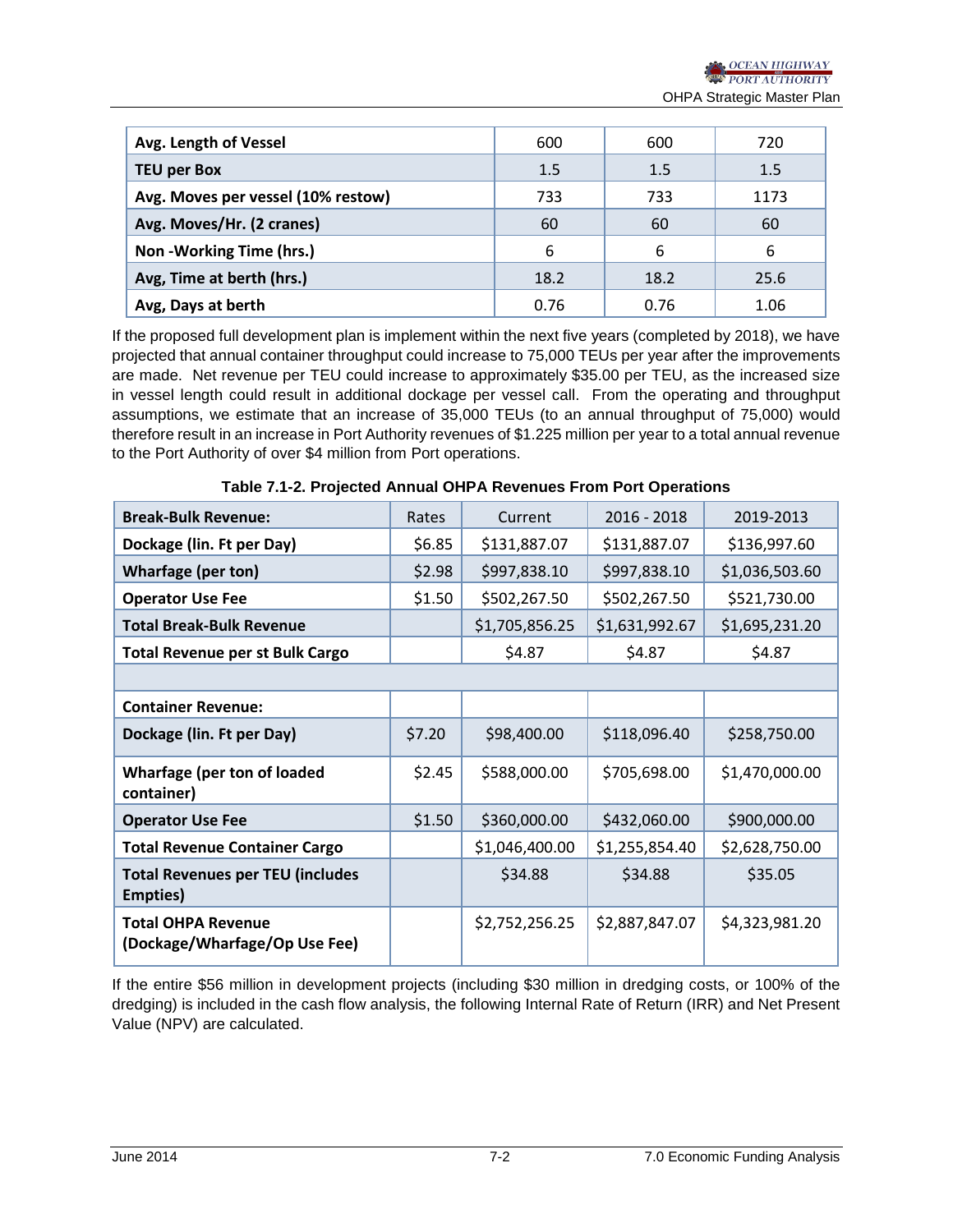| <b>IRR -10</b>  | $-10%$         |
|-----------------|----------------|
| years           |                |
| <b>NPV</b>      | \$453,239.72   |
| <b>IRR - 20</b> | 6%             |
| years           |                |
| <b>NPV</b>      | \$3,832,356.85 |

### **Table 7.1-3. Economic Evaluation of Investments for 10 and 20 Years**

The results indicate that it would be difficult to get a return on the proposed investments during this initial planning period (the 10 years between 2013 and 2013), as the projects are assumed not to be completed until around 2018, leaving only half of the planning period (5 years) to generate a return. However, over the long term, even looking to 2023, the additional revenue that the Port Authority would earn based on being able to handle the larger vessels and more container cargo, would start to make a positive Internal Rate of Return (IRR). If the investments are made by 2018, the IRR will be around 6% by 2023.

Funding opportunities for Fernandina Port aligned in three funding categories.

- Federal Funding Strategies
- State Funding Strategies
- Local and Private Capital Funding Strategies

# **7.2 Federal Funding Opportunities**

Federal funding for ports can be used to support a port's needs in a number of areas, including navigation channel improvements, landside transportation access, infrastructure development, economic development, and security. Funding sourced for a federal channel navigation improvement project, and sourced for landside transportation access projects through the US DOT and FDOT, will be covered separately in conjunction with identified project opportunities. This section will cover federal grants associated with port security, the TIGER program, and EDA.

### *7.2.1* **Port Security Grant Program (PSGP) Funding Opportunity Announcement (FOA)**

### *Program Overview and Priorities*

PSGP directly supports maritime transportation infrastructure security activities. PSGP is one tool in the comprehensive set of measures authorized by Congress and implemented by the Administration to strengthen the Nation's critical infrastructure against risks associated with potential terrorist attacks.

The vast majority of U.S. maritime critical infrastructure is owned and/or operated by State, local, and private sector maritime industry partners. PSGP funds available to these entities are intended to improve port-wide maritime security risk management; enhance maritime domain awareness; support maritime security training and exercises; and to maintain or reestablish maritime security mitigation protocols that support port recovery and resiliency capabilities. PSGP investments must address U.S. Coast Guard (USCG) identified vulnerabilities in port security and support the prevention, detection, response, and/or recovery from attacks involving improvised explosive devices (IED) and other non-conventional weapons.

### *Program Objectives*

PSGP plays an important role in the implementation of the National Preparedness System (NPS) by supporting the building, sustainment, and delivery of core capabilities essential to achieving the National Preparedness Goal (NPG) of a secure and resilient Nation. Delivering core capabilities requires the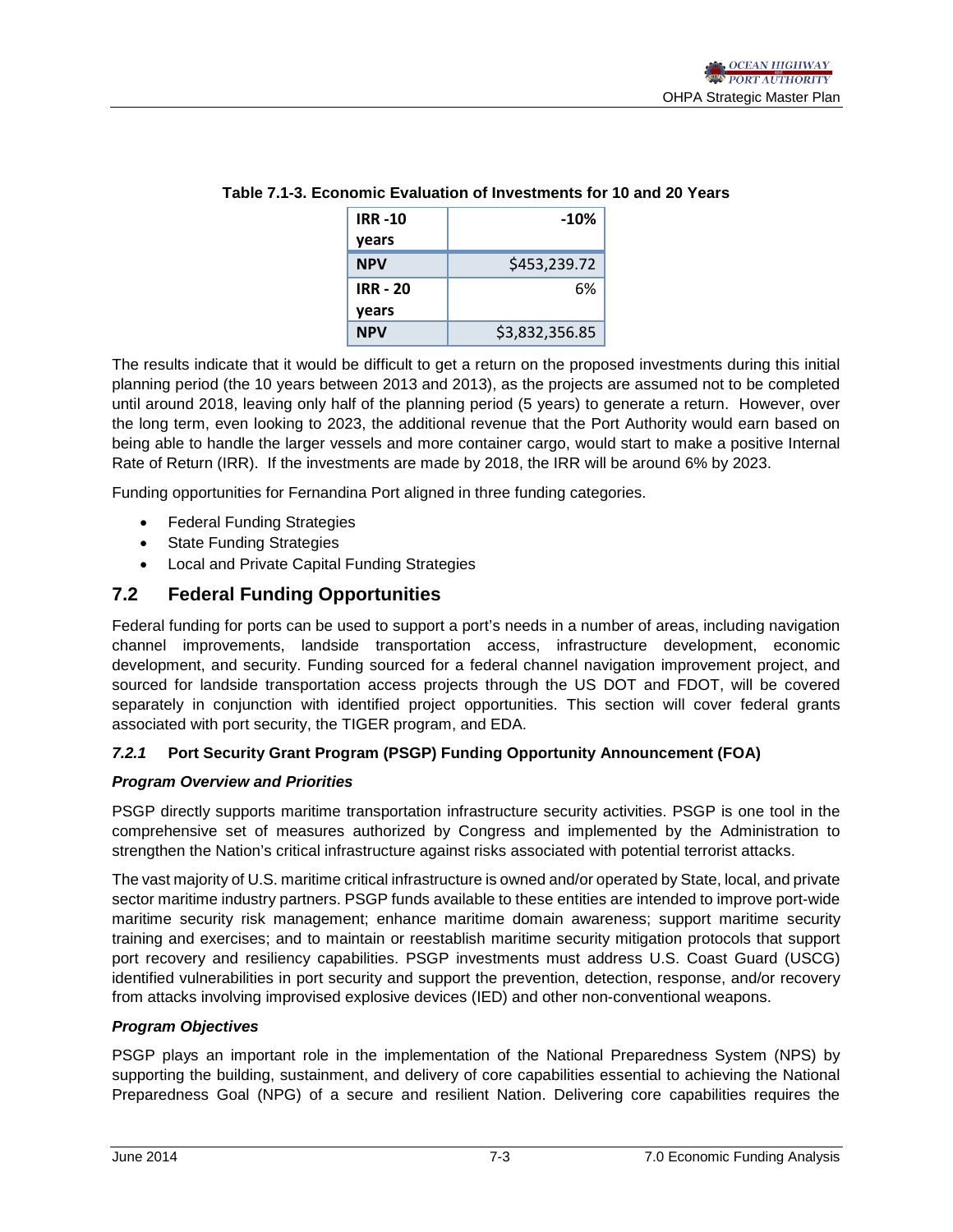combined effort of the whole community, rather than the exclusive effort of any single organization or level of government. PSGP's allowable costs support efforts to build and sustain core capabilities across Prevention, Protection, Mitigation, Response, and Recovery mission areas.

Grantees under the FY 2013 PSGP are encouraged to build and sustain core capabilities through activities such as:

- Strengthening governance integration;
- Enhancing Maritime Domain Awareness (MDA)
- Enhancing IED and Chemical, Biological, Radiological, Nuclear, Explosive (CBRNE) prevention, protection, response and supporting recovery capabilities within the maritime domain
- Enhancing cybersecurity capabilities
- Maritime security risk mitigation projects that support port resilience and recovery capabilities
- Training and exercises
- Transportation Worker Identification Credential (TWIC) implementation

In general, the following match requirements apply for PSGP (including ferry systems):

- Public Sector. Public sector applicants must provide a non-Federal match (cash or in-kind) supporting at least 25 percent (25%) of the total project cost for each proposed project.
- Private Sector. Private sector applicants must provide a non-Federal match (cash or in-kind) supporting at least 50 percent (50%) of the total project cost for each proposed project.

## *7.2.2* **Transportation Investment Generating Economic Recovery (TIGER) program**

TIGER provides discretionary grants utilizing U.S. general treasury funds for port infrastructure projects, among others. TIGER is the only general federal funding source for port-related infrastructure projects, which are critical to U.S. exports and the competitiveness of the U.S. economy.

Each applicant should provide evidence that the expected benefits of the project *justify* the costs (recognizing that some costs and benefits are difficult to quantify). If it is clear that the benefits do not justify the costs, the Department will not award a TIGER Discretionary Grant to the project. Benefits include the extent to which residents of the United States as a whole are made better off as a result of the project.

The best applications are often prepared by transportation agencies that have used in-house economic expertise and benefit-cost analysis (BCA) to influence the design of the project from the beginning. All Applicants should also consult the TIGER BCA Resource Guide available on the USDOT TIGER website (www.dot.gov/tiger) that will provide supplemental information, standard monetized values (where available), and updates for preparing a BCA. If applicants need additional help, DOT staff are available to answer questions and offer technical assistance until the final application deadline has passed.

The following provides general information and guidance on conducting an analysis. (Also see OMB Circulars A-4 and A-94-http://www.whitehouse.gov/omb/circulars/)

The content is divided along the following topics.

- 1. A description of the current infrastructure baseline (including anticipated changes over the analysis period) and identifies the problem that the project will address.
- 2. A description of the project including cost initial and ongoing, funding sources, and how the project would change the current status/baseline and problem to be addressed
- 3. A description of the impact of that change and the corresponding population that it affects, including the economic nature of those benefits.
- 4. A summary of the results, including an explanation of how the analysis was done and the benefits calculated.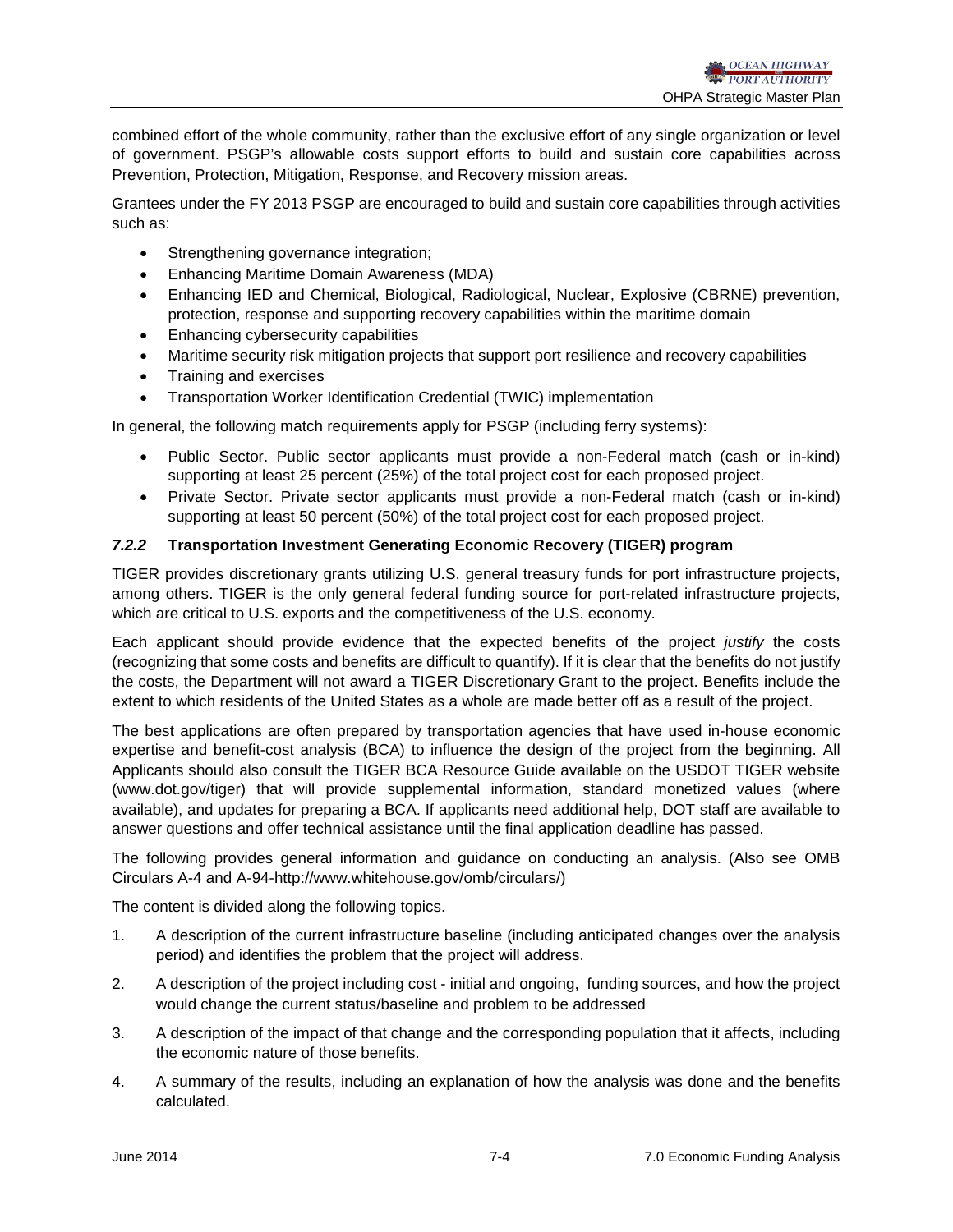## *7.2.3* **Economic Development Assistance Programs - Cooperative Agreement Grant**

# *Background*

The Economic Development Administration's (EDA) mission is to lead the Federal economic development agenda by promoting innovation and competitiveness, preparing American regions for economic growth and success in the worldwide economy. EDA fulfills this mission through strategic investments and partnerships that create the regional economic ecosystems required to foster globally competitive regions throughout the United States. EDA supports development in economically distressed areas of the United States by fostering job creation and attracting private investment. Specifically, under the Economic Development Assistance Programs (EDAP) Federal Funding Opportunity (FFO) announcement, EDA will make construction, non-construction, and revolving loan fund investments under the Public Works and Economic Adjustment Assistance Programs. Grants made under these programs will leverage regional assets to support the implementation of regional economic development strategies designed to create jobs, leverage private capital, encourage economic development, and strengthen America's ability to compete in the global marketplace. Through the EDAP FFO, EDA solicits applications from rural and urban communities to develop initiatives that advance new ideas and creative approaches to address rapidly evolving economic conditions.

EDA's programs provide economically distressed communities and regions with comprehensive and flexible resources to address a wide variety of economic needs and are designed to lead to the creation or retention of jobs and enhanced private investment. EDA's programs support local and regional economic development efforts to establish a foundation for vibrant economies throughout the United States. Through these programs, EDA supports bottom-up strategies that build on regional assets to spur economic growth and resiliency. EDA encourages its partners throughout the country to develop initiatives that present new ideas and creative approaches to advance economic prosperity in distressed communities.

### *EDA Investment Priorities*

Through the competitive grant process outlined in this funding opportunity, all proposed projects are evaluated to determine the extent to which they align with EDA's investment priorities, create or retain jobs, leverage public and private resources, demonstrate the ability to start the proposed project promptly and use funds quickly and effectively, and provide a clear scope of work and specific, measureable outcomes.

EDA's investment priorities are designed to provide an overarching framework to guide the agency's investment portfolio to ensure its investments have the greatest impact. All applications for EDA assistance should align with at least one of the following investment priorities:

- 1. Collaborative Regional Innovation
- 2. Public/Private Partnerships
- 3. National Strategic Priorities
- 4. Global Competitiveness
- 5. Environmentally-Sustainable Development
- 6. Economically Distressed and Underserved Communities

# **7.3 State of Florida**

The State of Florida has one of the most progressive port support programs in the U.S. and under the current Governor these programs have expanded to historic levels. During the October AAPA Convention in Orlando the 15 deep water ports that comprise the Florida Ports Council gave the Governor its first-ever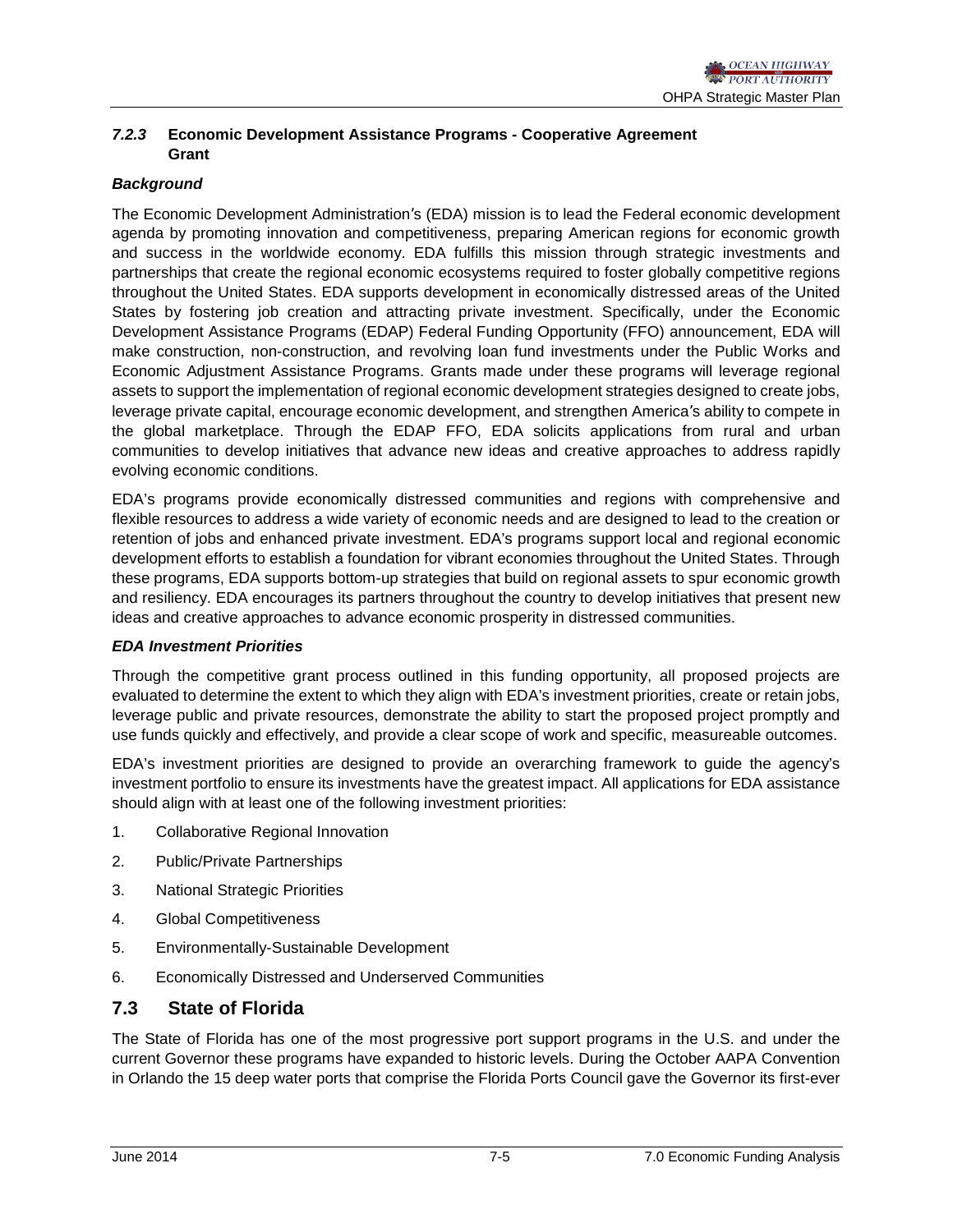award recognizing contributions to Florida's ports. This section will describe Florida's port programs, followed by a highlight of recent events.

- Florida Seaport Transportation and Economic Development Program (Florida Statute 311.07)
	- $\geq$  \$15M available each year
	- $\triangleright$  Funds are available for dredging, wharf rehabilitation, equipment acquisition, environmental protection, intermodal access and development of port master plans
	- $\geq$  50-50 matching funding
	- $\triangleright$  Ports must comply with state water quality provisions, and must have a comprehensive master plan
	- $\triangleright$  Projects involving rehabilitation of wharves, docks, berths, bulkheads, or similar projects require 25% match of funds.
	- Application guidelines are as defined by the Florida Seaport Transportation and Economic Development Council
- Strategic Port Investment Initiative
	- $\triangleright$  Signed by Rick Scott June 2012
	- $\triangleright$  The initiative operates within the FDOT
	- $\geq$  \$35M annually available from State Transportation Trust Fund
	- $\triangleright$  The FDOT will maintain a priority list of projects that meet the state's economic development goal of becoming a hub for trade, logistics, and export-oriented activities by:
		- Providing important access and major on-port capacity improvements
		- Providing capital improvements to strategically position the state to maximize opportunities in international trade, logistics, or the cruise industry
		- Achieving state goals of an integrated intermodal transportation system
		- Demonstrating the feasibility and availability of matching funds through local or private partners
- Intermodal Logistics Center Infrastructure Support Program
	- $\triangleright$  Signed by Rick Scott in June 2012
	- $\triangleright$  Provides \$5M a year for roads, rail, or other methods to move goods through a seaport
	- $\triangleright$  The initiative operates within the FDOT
	- $\triangleright$  The FDOT provides up to 50% of the required funding under this initiative
	- $\triangleright$  The FDOT must consider the following criteria when evaluating projects for intermodal logistics center infrastructure assistance:
		- The ability of the project to serve a strategic state interest.
		- The ability of the project to facilitate the cost-effective and efficient movement of goods.
		- The extent to which the project contributes to economic activity, including job creation, increased wages, and revenues.
		- The extent to which the project efficiently interacts with and supports the transportation network
		- A commitment of a funding match.
		- The amount of investment or commitments made by the owner or developer of the existing or proposed facility.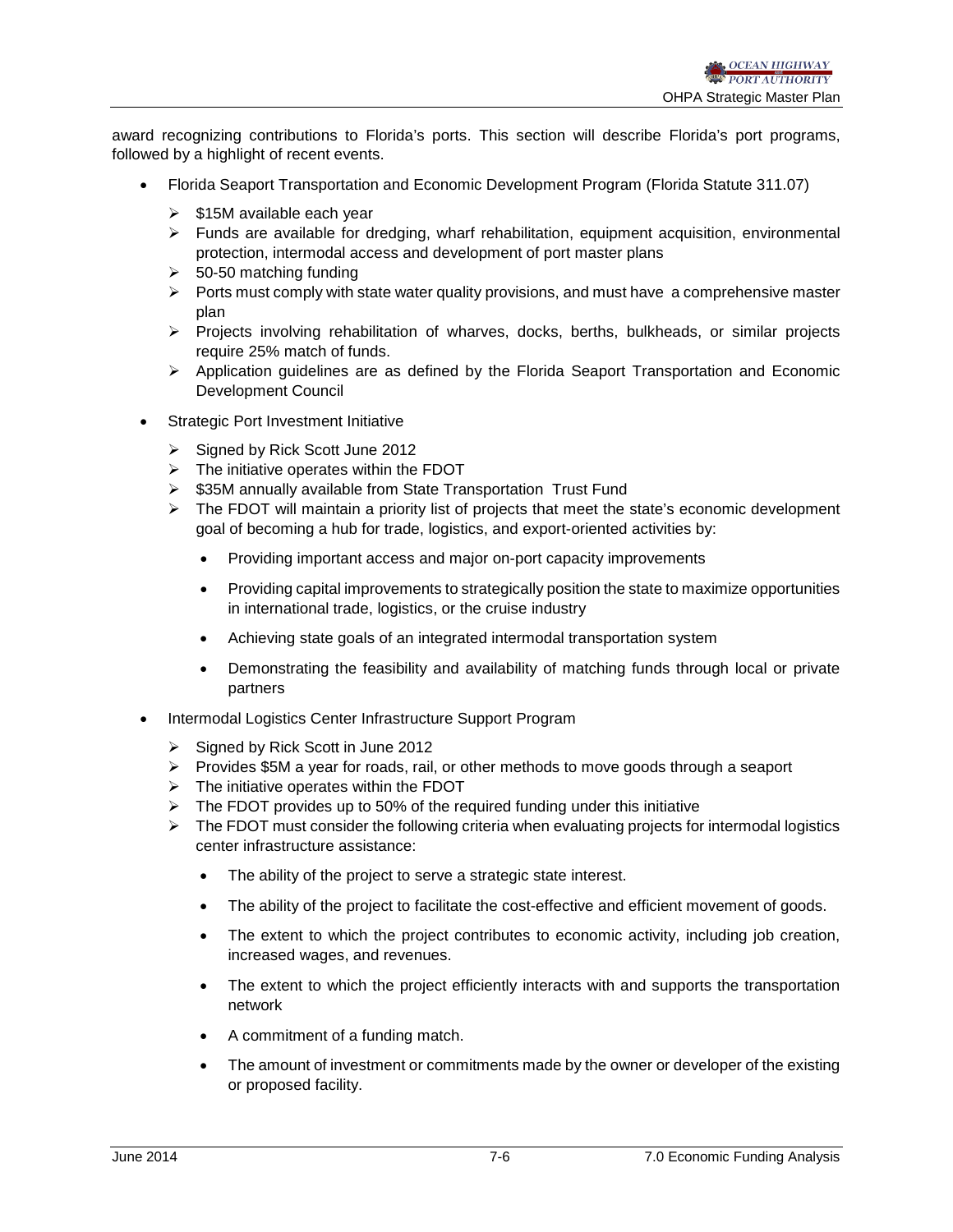- The extent to which the owner has commitments, including memoranda of understanding or memoranda of agreements, with private sector businesses planning to locate operations at the intermodal logistics center.
- Demonstrated local financial support and commitment to the project.

# *Enterprise Florida*

- Tax refunds, credits, incentive grants to promote economic development in Florida
	- $\triangleright$  Qualified Target Industry Tax Refund (QTI) incentives to attract high wage jobs
	- $\triangleright$  Capital Investment Tax Credit annual credit against corporate income tax to attract and grow capital-intensive industries in the clean energy, biomedical technology, financial services, information technology, silicon technology, transportation equipment manufacturing or corporate headquarters
	- $\triangleright$  High Impact Performance Incentive Grant (HIPI) Negotiated grant to attract and grow high impact facilities.

### *Recent News*

Highlighted by Governor Rick Scott's commitment to Florida's ports, on October 17, he announced a commitment of nearly \$35 million for strategic port projects across Florida that will be recommended to the Legislature for the upcoming legislative session. The additional investments will be included in the Florida Department of Transportation's (FDOT) Work Program. Governor Scott made the announcement at the American Association of Port Authority's (AAPA) Annual Convention in Orlando.

Governor Scott said, "We're on the right track to growing more jobs for families with increased investments in our seaports. With this nearly \$35 million commitment for critical port projects, we'll enhance our ports' ability to move more goods which will position Florida to play an even greater role in global trade. Our strategy to make Florida the gateway for global trade is working."

The three Florida ports included in the Governor's proposal for additional funding are:

- Port Canaveral \$9.7 million for development of a container yard.
- Port Everglades \$14.7 million to support the Turning Notch project.
- Port of Tampa \$10.4 million to improve its container yard.

Between 2011 and 2014, \$642 million has been allocated for on-port projects, including waterside projects for Canaveral, Miami and Jacksonville, and terminal and rail improvements at Tampa. Just last month, Governor Scott and the Cabinet approved the proposed bond issuance of \$150 million to fund 16 important projects at Florida seaports. In this current fiscal year, the state of Florida (including projects funded through the upcoming bond issuance) is funding over \$275 million directly on seaport projects.

In October 2013, the Florida Seaport Transportation and Economic Development (FSTED) Council approved \$15 million in allocations to seaport projects around the state. The FSTED Council is comprised of the port directors for Florida's 15 public seaports, and representatives from the Florida Department of Transportation (FDOT) and the Department of Economic Opportunity. There are 10 port projects included in these allocations, which now will become part of the FDOT 2014/15 Work Program that comes before the Florida Legislature for approval this next Legislative Session.

"Florida continues to be proactive in attracting future business to our state by strategically investing in seaport infrastructure," said Manuel Almira, chair of the FSTED Council and port director for the Port of Palm Beach. "The process of identifying and vetting seaport projects using the depth of practical knowledge and experience represented on the Council has been extremely effective in making sure that state dollars are used wisely to boost the economy and create jobs in Florida."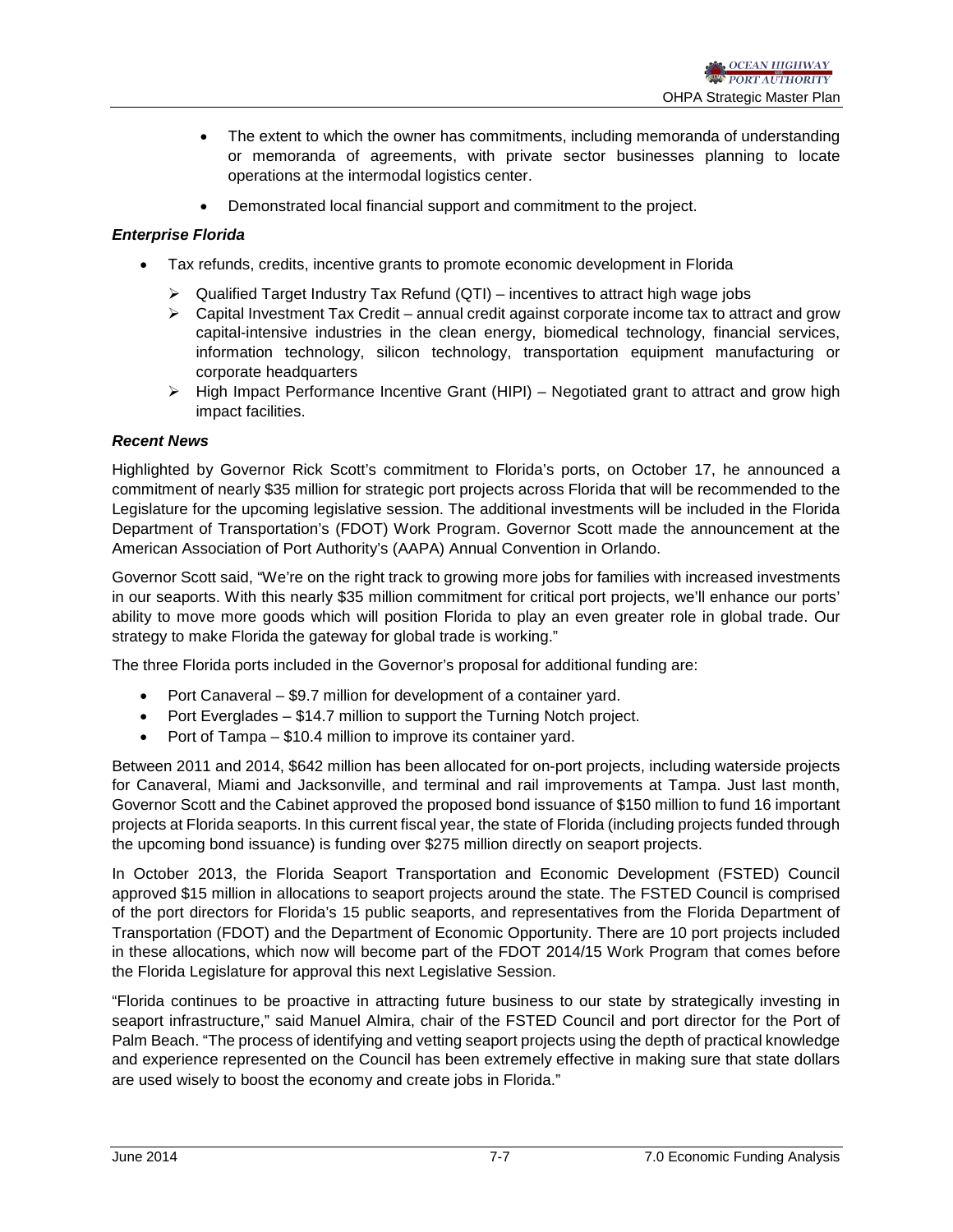The Council also approved allocations under the new Strategic Port Investment Initiative within FDOT, which requires a minimum of \$35 million be invested in priority seaport projects annually. This program was created by the Florida Legislature in 2012.

# **7.4 Local and Private Funding Opportunities**

# *7.4.1* **Waterway Assistance Program**

The Florida Inland Navigation District offers the Waterway Assistance grant program, established by the Florida Legislature for the purpose of assisting local governments with funding for projects associated with the Atlantic Intracoastal Waterway and associated waterways within the District. Municipalities, counties, port authorities and taxing districts are eligible to submit applications for funding. Eligible candidates are sent an application package in January with a filing deadline of April 1<sup>st</sup>.

Eligible projects include navigation channel dredging, channel markers, navigation signs or buoys, boat ramps, docking facilities, fishing and viewing piers, waterfront boardwalks, inlet management, environmental education, law enforcement equipment, boating safety programs, beach re-nourishment, dredge material management, environmental mitigation and shoreline stabilization.

Annually, the district distributes approximately \$6.2 million dollars. Funding is limited by the Legislature to be equal to the tax revenue that the District receives from the County in which the project is located. For public projects, the District may provide up to 75% for public navigation projects. From 1986-2012, projects within Nassau County have received \$989,775 for improvements.

## *7.4.2* **Ad Valorem**

Ad valorem taxation may be a funding mechanism available to the Port of Fernandina. According to 189.404 (3) FS, *General laws or special acts that create or authorize the creation of independent special districts and are enacted after September 30, 1989, must address and require the following in their charters:*

*(b) The powers, functions, and duties of the district regarding ad valorem taxation, bond issuance, other revenue-raising capabilities, budget preparation and approval, liens and foreclosure of liens, use of tax deeds and tax certificates as appropriate for non-ad valorem assessments, and contractual agreements.*

*(l)If an independent special district has the authority to levy ad valorem taxes, other than taxes levied for the payment of bonds and taxes levied for periods not longer than 2 years when authorized by vote of the electors of the district, the millage rate that is authorized.*

The Charter for OHPA (House Bill No. 619) codifies the powers and duties of the authority including authorizing the issuance of bonds and other instruments of indebtedness. A review of the charter found no reference to ad valorem taxation as appears to be required under 189.404 (3).

The Tampa Port Authority is the only Florida port with a dedicated ad valorem tax. Their current assessment, \$0.1750 per \$1,000 of property valuation, is used to fund capital improvements. Having this additional funding reduces the Port's dependency on operational funds.

### *7.4.3* **Public-Private Partnerships (P3)**

To address the need for timely and cost effective development of improvements that serve a public purpose, Governor Rick Scott in June 2013 signed into law, House Bill 85 which provides expanded opportunities for public-private partnerships (P3). Under Florida Statute 287.05712 counties, municipalities or special districts may enter into agreements with private entities for the purpose of developing qualified projects. According to the statute, qualified projects include:

1. *A facility or project that serves a public purpose, including, but not limited to, any ferry or mass transit*  facility, vehicle parking facility, airport or seaport facility, rail facility or project, fuel supply facility, oil *or gas pipeline, medical or nursing care facility, recreational facility, sporting or cultural facility, or*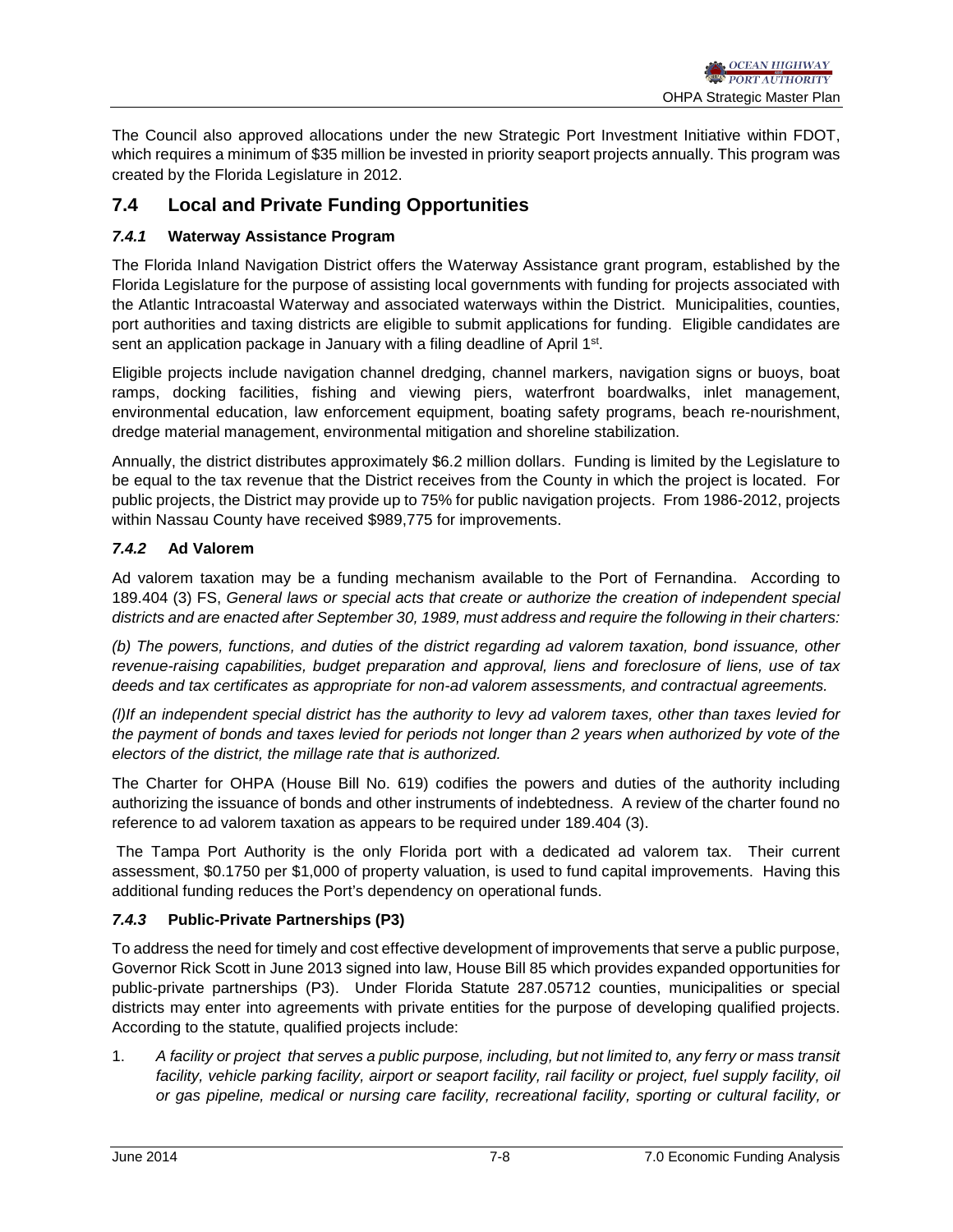*educational facility or other building or facility that is used or will be used by a public educational*  institution, or any other public facility or infrastructure that is used or will be used by the public at *large or in support of an accepted public purpose or activity;*

- 2. *An improvement, including equipment, of a building that will be principally used by a public entity or the public at large or that supports a service delivery system in the public sector;*
- 3. *A water, wastewater, or surface water management facility or other related infrastructure; or*
- 4. *Notwithstanding any provision of this section, for projects that involve a facility owned or operated by the governing board of a county, district, or municipal hospital or health care system, or projects that involve a facility owned or operated by a municipal electric utility, only those projects that the governing board designates as qualifying projects pursuant to this section.*

Public entities may solicit or receive unsolicited proposals for qualifying projects with procurement procedures stipulated in the statute for either scenario. The statute also calls for the establishment of a task force charged with recommending guidelines for the creation of a uniform process for establishing these partnerships. The task force's recommendations are due to the Governor, House and Senate by July 2014.

Public-private partnerships have been used primarily for transportation projects in the past. Faced with shrinking budgets, these partnerships have been proven an effective method to fund needed improvements to public infrastructure and government facilities often much sooner and at a lower cost than public dollars. The \$1.8 billion expansion of I-595 and the Port of Miami Tunnel is expected to be completed in five years instead of the 15 to 20 years if the Florida Department of Transportation were to develop it based on available funding. Additionally, the reported cost is approximately \$200 million less than the original estimate by reusing some existing bridges and other innovative strategies.

With the expanded list of qualified projects extending beyond transportation facilities and the potential development opportunities of the Port of Fernandina's charter, public-private partnerships will be a valuable funding option.

The OHPA Charter, although empowered, has not yet been activated to support general economic development opportunities, or to seek opportunities for the generation of revenues thru the mechanisms of Improved Land Leases, Intermodal Operations in ancillary locations, Utility Services, or participation in P3 business opportunities. This broad base of potential business operations will create hybrid finance methods such as Credit Tennant Lease (CTL) or Conventional Credit Line formation based on cash flow or Equity formation.